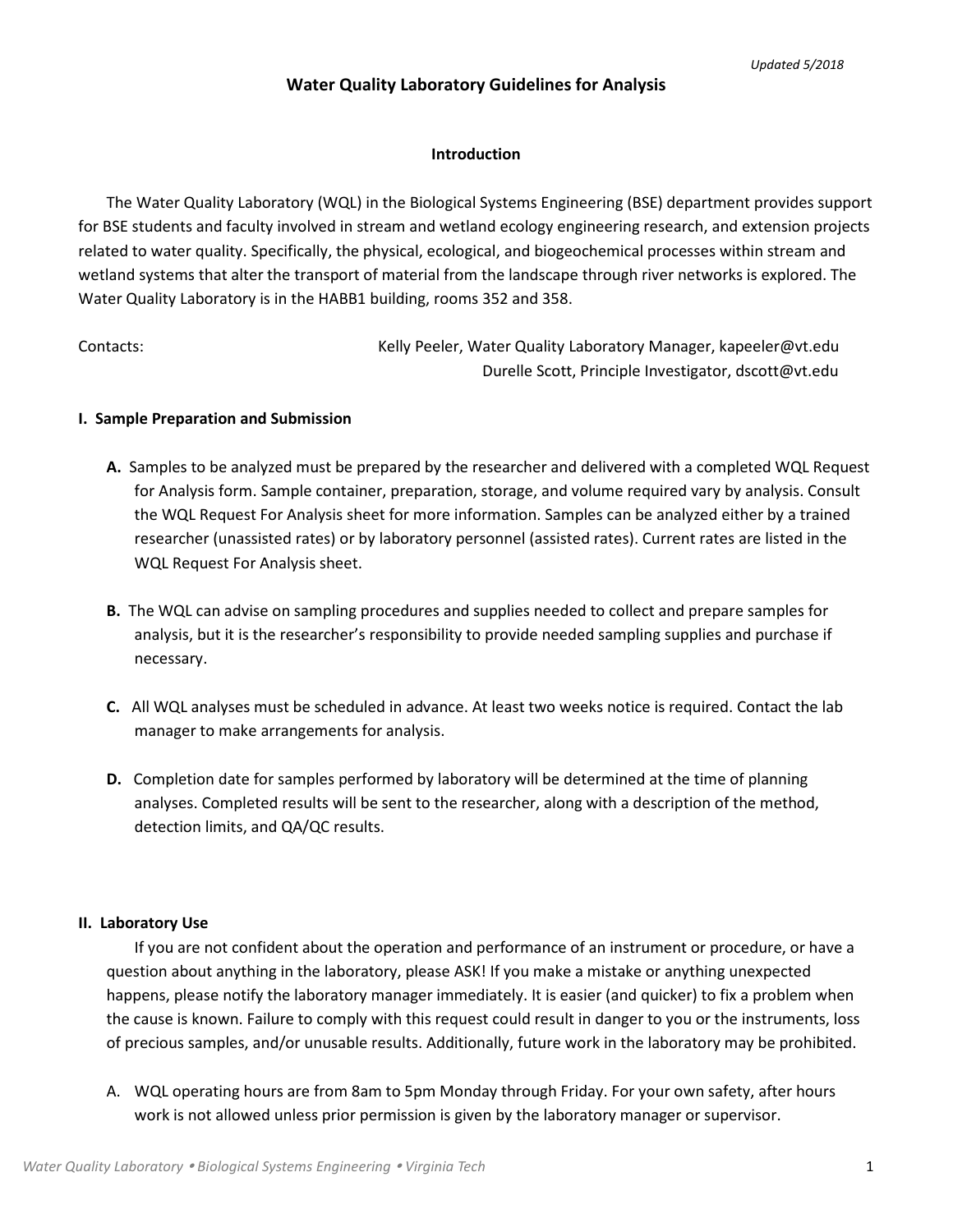- B. Guests are not allowed in the laboratories unless prior arrangements have been made with the laboratory manager and/or supervisor. The WQL doors should always be locked when the laboratory is unattended.
- C. Users of the WQL must have safety training and demonstrate competency prior to working independently in the laboratory. The following safety training is required before working in the WQL:
	- 1. General Laboratory Safety
	- 2. Personal Protective Equipment (PPE) Awareness
	- 3. Hazardous Waste Management

Users of the following specific equipment will also need to complete the following as relevant:

- 1. Flammable Liquid Safety
- 2. Compressed Gas Cylinder Safety
- 3. Safe Autoclave Use and Verification
- D. Each user is financially accountable for the equipment they are using. If any equipment or an instrument breaks, or is not operating as usual, it is the responsibility of the user to notify the laboratory manager immediately and not attempt to fix problems on his or her own. The user and user's supervisor acknowledge their financial responsibility should a user need to replace any damaged equipment or instrument parts due to user negligence when using the WQL.
- E. Users are required to document instrument status and use in corresponding logs. Repeated failure to do so will result in loss of laboratory privileges.
- F. Before leaving the WQL users must check the following: General surroundings for potential safety hazards; Equipment placed in assigned locations in clean working order; Instruments are properly shut down or in standby if not being used; Work areas are clean and orderly; All chemicals, standards, samples, etc. are labeled and stored properly; Lights and monitors are turned off; Doors are locked.

# **III. Safety**

This document is not intended to replace detailed laboratory and safety training but to highlight important safety regulations and procedures for all workers in the WQL. The guidelines below are intended to reinforce Virginia Tech Environmental Health and Safety and OSHA regulations. It is expected that these guidelines will be followed in the WQL and all VT laboratories. For a complete description of Virginia Tech Laboratory safety guidelines, consult: http://www.ehss.vt.edu/.

- A. General Laboratory Safety
	- 1. Do Not Work Alone
		- a. Working with chemical or physical hazards (e.g. high voltage, mechanical hazards not known to be intrinsically safe), or any other work that might prove immediately dangerous to life and health shall not be conducted alone in any Virginia Tech laboratory. It is recommended that *all* laboratory work be conducted with a partner or co-worker, or in proximity to others, in case of emergency.
		- b. Headphones effectively isolate an individual from their surroundings. Headphone use is not allowed in the WQL.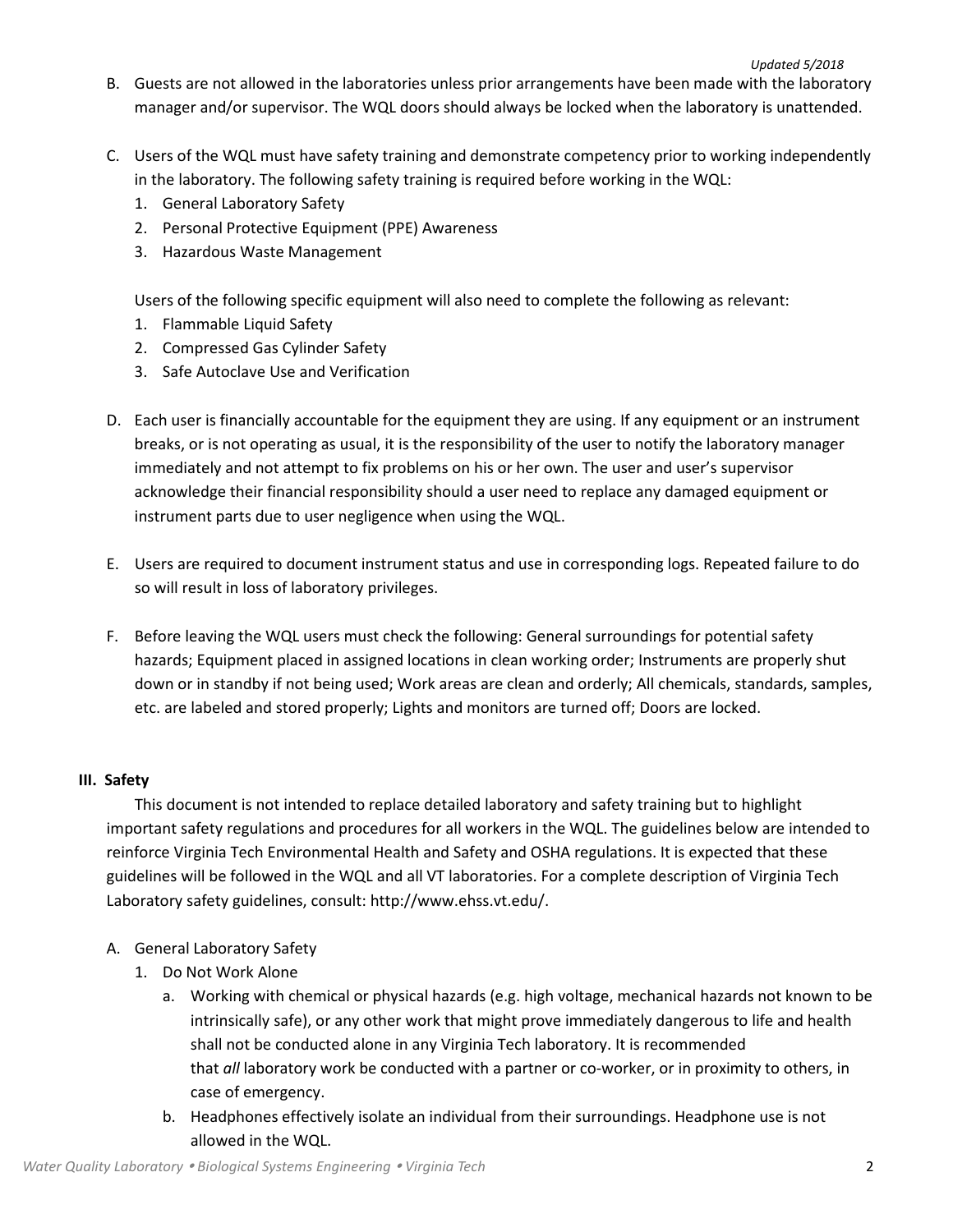- 2. Minimize Chemical Exposure
	- a. Avoid contact with skin (absorption hazard). Use appropriate personal protective equipment (PPE) and apparel. PPE includes gloves, laboratory coats and safety glasses, at a minimum. Closed-toed shoes are also required. Refer to EHS's Personal Protective Equipment Program for more information:

http://www.ehss.vt.edu/programs/personal\_protective\_equipment.php

- b. Avoid inhalation. Never purposely sniff chemicals. When possible, work with hazardous chemicals/products inside a properly functioning fume hood, snorkel, or a well-ventilated area.
- c. Avoid ingestion. Never taste chemicals. Never pipette laboratory chemicals by mouth suction. Do not eat or drink in areas where chemicals are in use. Thoroughly wash hands after handling or using chemicals.
- 3. Be Aware of Your Surroundings and Yourself. Are you too tired to be working? Is another laboratory user working with a hazardous material? What are the safety hazards in the laboratory? Etc.
- B. Chemical Hygiene Plan

The Chemical Hygiene Plan (CHP) outlines procedures applicable to all university laboratory researchers. The intent of the CHP is to ensure that personnel at Virginia Tech are made aware of the hazardous chemicals and products they work with, and are informed of the necessary precautions that must be taken to prevent, reduce, or eliminate adverse effects. The CHP can be found online at: http://www.ehss.vt.edu/programs/HCM\_program\_online.php.

C. Safety Data Sheets

Chemical manufacturers and importers must evaluate their products to determine if they are hazardous. If they are considered to be hazardous, a Safety Data Sheet (SDS) must be prepared and sent to the end users. SDSs are located in HABB1 358 on the safety shelf (with first aid kit, CHP, building emergency plan, etc.), as well as on-line a[t www.hazard.com.](http://www.hazard.com/) SDSs must contain the following sections:

Section 1: Identification includes product identifier; manufacturer or distributor name, address, phone number; emergency phone number; recommended use; restrictions on use.

Section 2: Hazard(s) identification includes all hazards regarding the chemical; required label elements.

Section 3: Composition/information on ingredients includes information on chemical ingredients; trade secret claims.

Section 4: First-aid measures includes important symptoms/ effects, acute, delayed; required treatment.

Section 5: Fire-fighting measures lists suitable extinguishing techniques, equipment; chemical hazards from fire.

Section 6: Accidental release measures lists emergency procedures; protective equipment; proper methods of containment and cleanup.

Section 7: Handling and storage lists precautions for safe handling and storage, including incompatibilities.